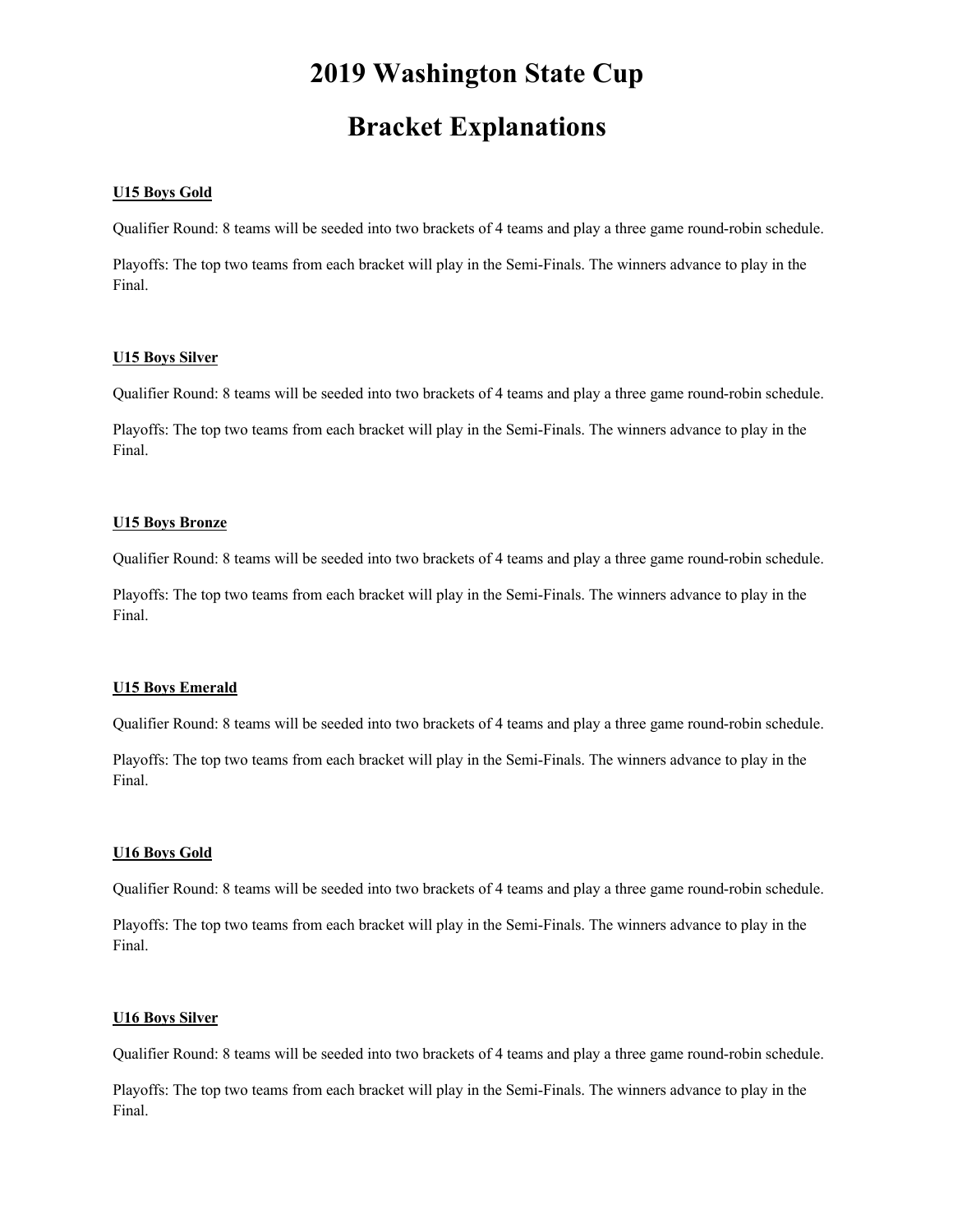# **2019 Washington State Cup**

## **Bracket Explanations**

### **U16 Boys Bronze**

Qualifier Round: 8 teams will be seeded into two brackets of 4 teams and play a three game round-robin schedule.

Playoffs: The top two teams from each bracket will play in the Semi-Finals. The winners advance to play in the Final.

#### **U16 Boys Emerald**

Qualifier Round: 10 teams will be seeded into one bracket of 4 teams and two brackets of 3 teams. They will play a two or three game round-robin schedule.

Playoffs: The top team from each bracket plus the best 2<sup>nd</sup> place team will advance to play in the Semi-Finals. The winners of the Semi-Finals advance to play in the Final. The third place teams in the 3 team brackets will play each other in a consolation game.

### **U17 Boys Gold**

Qualifier Round: 8 teams will be seeded into two brackets of 4 teams and play a three game round-robin schedule.

Playoffs: The top two teams from each bracket will play in the Semi-Finals. The winners advance to play in the Final.

## **U17 Boys Silver**

Qualifier Round: 8 teams will be seeded into two brackets of 4 teams and play a three game round-robin schedule.

Playoffs: The top two teams from each bracket will play in the Semi-Finals. The winners advance to play in the Final.

#### **U17 Boys Bronze**

Qualifier Round: 8 teams will be seeded into two brackets of 4 teams and play a three game round-robin schedule.

Playoffs: The top two teams from each bracket will play in the Semi-Finals. The winners advance to play in the Final.